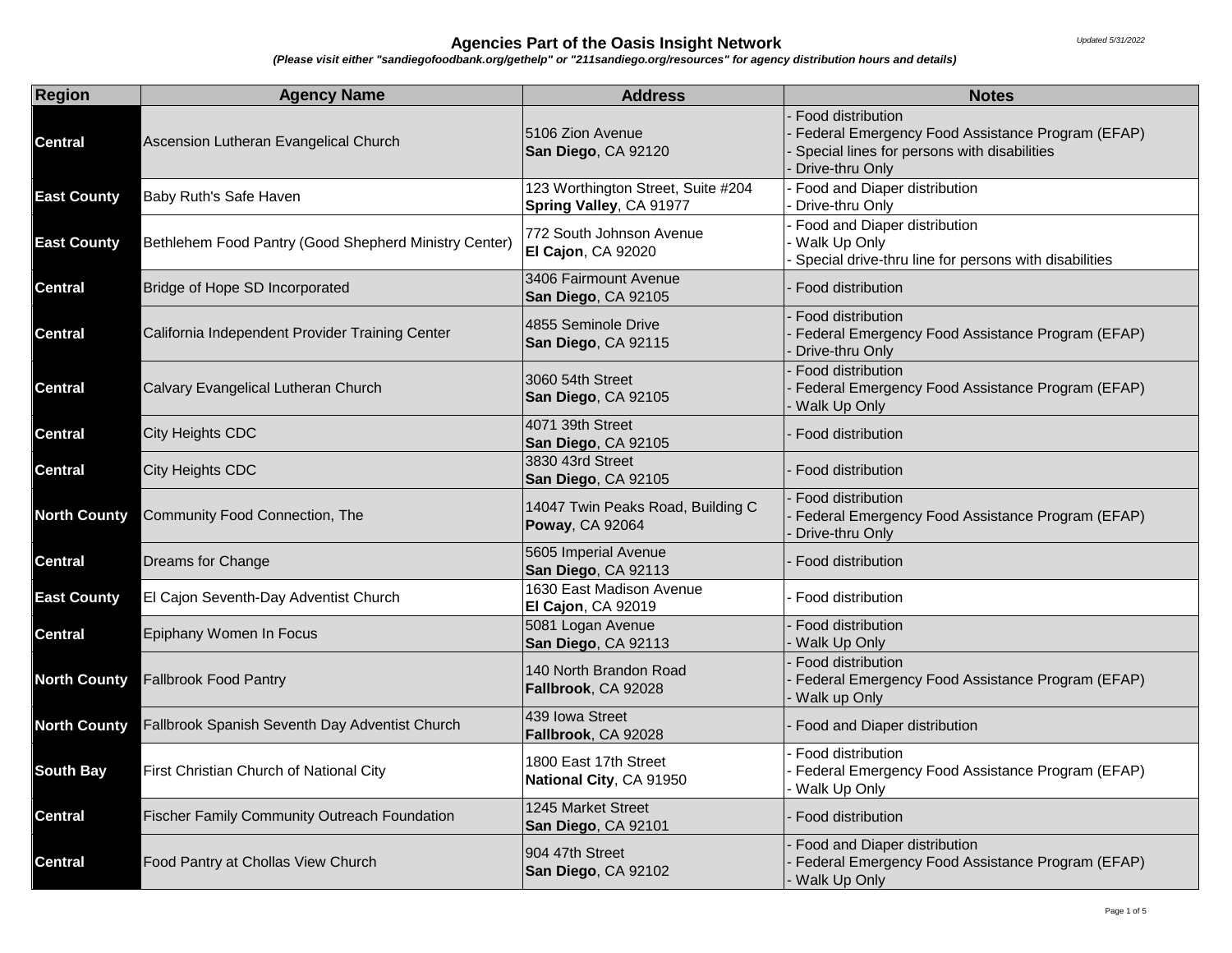| <b>Region</b>       | <b>Agency Name</b>                                                           | <b>Address</b>                 | <b>Notes</b>                                                        |
|---------------------|------------------------------------------------------------------------------|--------------------------------|---------------------------------------------------------------------|
| <b>North County</b> | Foundation Matthew 633                                                       | 1800 North Broadway            | Food and Diaper distribution                                        |
|                     |                                                                              | Escondido, CA 92026            | Drive-thru Only                                                     |
| <b>North County</b> | Foundry Community Church, The                                                | 120 North Ash Street           | Food distribution                                                   |
|                     |                                                                              | Escondido, CA 92027            | Federal Emergency Food Assistance Program (EFAP)                    |
| <b>Central</b>      | Good News Baptist Church                                                     | 4106 Swift Avenue              | Food distribution                                                   |
|                     |                                                                              | San Diego, CA 92104            | Federal Emergency Food Assistance Program (EFAP)                    |
|                     |                                                                              |                                | Special lines for persons with disabilities                         |
| <b>Central</b>      | Grace Church of San Diego                                                    | 4637 Oregon Street             | Food distribution                                                   |
|                     |                                                                              | San Diego, CA 92116            | Federal Emergency Food Assistance Program (EFAP)                    |
|                     | Hearts & Hands Working Together                                              | 663 East San Ysidro Boulevard  | Food distribution                                                   |
| <b>South Bay</b>    |                                                                              | San Ysdiro, CA 92173           | Federal Emergency Food Assistance Program (EFAP)                    |
|                     |                                                                              |                                | Walk Up Only                                                        |
|                     |                                                                              | 8848 Troy Street               | Food distribution                                                   |
| <b>East County</b>  | Heaven's Windows                                                             | Spring Valley, CA 91977        | Federal Emergency Food Assistance Program (EFAP)                    |
|                     |                                                                              | 1357 Broadway                  | Walk Up Only<br>Food distribution                                   |
| <b>East County</b>  | <b>ICNA Relief USA</b>                                                       | El Cajon, CA 92021             | Walk Up Only                                                        |
|                     |                                                                              |                                | Food distribution                                                   |
| <b>South Bay</b>    | Iglesia Cristiana Getsemani                                                  | 3055 Beyer Boulevard Ste #C101 | Federal Emergency Food Assistance Program (EFAP)                    |
|                     |                                                                              | San Diego, CA 92154            | Drive-thru Only                                                     |
|                     | Imperial Beach Neighborhood Center                                           | 455 Palm Avenue                | Food distribution                                                   |
| <b>South Bay</b>    |                                                                              | Imperial Beach, CA 91932       | Federal Emergency Food Assistance Program (EFAP)                    |
|                     | Jamul Community Church                                                       | 14866 Lyons Valley Road        | Food distribution                                                   |
| <b>East County</b>  |                                                                              | <b>Jamul, CA 91935</b>         | Walk Up Only                                                        |
| <b>East County</b>  | Journey to Freedom                                                           | 7024 Amherst Street            | Food distribution                                                   |
|                     |                                                                              | San Diego, CA 92115            |                                                                     |
| <b>Central</b>      | La Maestra Community Health Centers                                          | 4060 Fairmount Avenue          | Food and Diaper distribution                                        |
|                     |                                                                              | San Diego, CA 92105            | Walk Up Only                                                        |
| <b>Central</b>      | <b>LGBT Community Center</b>                                                 | 3909 Centre Street             | Food distribution                                                   |
|                     |                                                                              | San Diego, CA 92103            | Drive-thru Only                                                     |
| <b>Central</b>      | Logan Temple A.M.E. Zion Church                                              | 302 South 32nd Street          | Food and Diaper distribution                                        |
|                     |                                                                              | San Diego, CA 92113            |                                                                     |
|                     | <b>MAAC Project Hillside Views</b><br><b>MAAC Project Mercado Apartments</b> | 1655 Euclid Avenue             | Food distribution                                                   |
| <b>Central</b>      |                                                                              | San Diego, CA 92105            | Federal Emergency Food Assistance Program (EFAP)                    |
|                     |                                                                              |                                | Drive-thru Only                                                     |
| <b>Central</b>      |                                                                              | 2001 Newton Avenue             | Food distribution                                                   |
|                     |                                                                              | San Diego, CA 92113            | Federal Emergency Food Assistance Program (EFAP)<br>Drive-thru Only |
| <b>East County</b>  | MAAC Project San Martin de Porres Apartments                                 | 9119 Jamacha Road              | Food distribution                                                   |
|                     |                                                                              | Spring Valley, CA 91977        | Federal Emergency Food Assistance Program (EFAP)                    |
|                     | <b>MAAC Project Vista (Child Development)</b>                                | 956 Vale Terrace Drive         |                                                                     |
| <b>North County</b> |                                                                              | <b>Vista, CA 92084</b>         | Diaper distribution                                                 |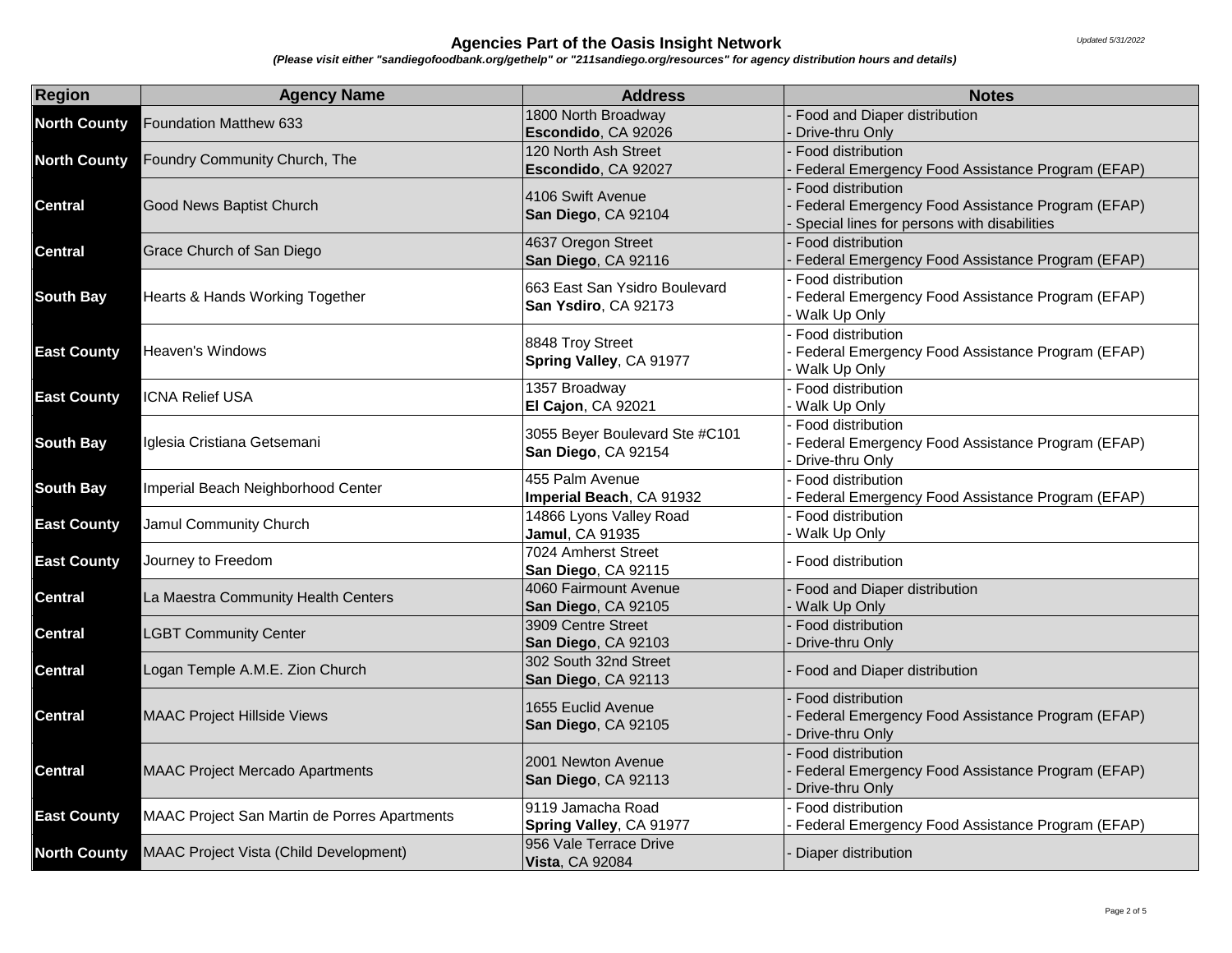| <b>Region</b>       | <b>Agency Name</b>                                   | <b>Address</b>                                             | <b>Notes</b>                                                                                     |
|---------------------|------------------------------------------------------|------------------------------------------------------------|--------------------------------------------------------------------------------------------------|
| <b>North County</b> | Mission San Luis Rey Parish                          | 4070 Mission Avenue<br>Oceanside, CA 92507                 | Food and Diaper distribution<br>Walk Up Only                                                     |
| <b>North County</b> | Movement Church, The                                 | 1609 Capalina Road<br>San Marcos, CA 92069                 | Food distribution<br>Federal Emergency Food Assistance Program (EFAP)<br>Drive-thru Only         |
| <b>North County</b> | Mt Manna                                             | 2898 Highway 78<br><b>Julian, CA 92036</b>                 | Food distribution                                                                                |
| <b>Central</b>      | Mt Moriah Christian Church                           | 7055 Carroll Road<br>San Diego, CA 92121                   | Food distribution<br>Federal Emergency Food Assistance Program (EFAP)<br>Drive-thru Only         |
| <b>South Bay</b>    | National City Collaborative (Family Resource Center) | 304 West 18th Street<br>National City, CA 91950            | Food distribution<br>Federal Emergency Food Assistance Program (EFAP)                            |
| <b>North County</b> | New Hope Community Church                            | 2525 East Valley Parkway<br>Escondido, CA 92027            | Food distribution                                                                                |
| <b>Central</b>      | New Hope Seventh Day Adventist Church                | 2420 52nd Street<br>San Diego, CA 92105                    | Food distribution<br>Special lines for persons with disabilities                                 |
| <b>East County</b>  | New Life Baptist Church                              | 9255 Lamar Street<br>Spring Valley, CA 91977               | Food distribution<br>Federal Emergency Food Assistance Program (EFAP)                            |
| <b>North County</b> | North County Food Bank                               | 1445 Engineer Street, Suite #110<br><b>Vista, CA 92081</b> | Food and Diaper distribution<br>Drive-thru Only                                                  |
| <b>North County</b> | North City Church                                    | 11717 Poway Road<br>Poway, CA 92064                        | Food distribution<br>Drive-thru Only                                                             |
| <b>East County</b>  | North Park Apostolic Church                          | 2515 Lemon Grove Avenue<br>Lemon Grove, CA 91945           | Food distribution<br>Drive-thru Only                                                             |
| <b>South Bay</b>    | <b>Operation Promise</b>                             | 3441 Main Street<br>Chula Vista, CA 91911                  | Food and Diaper distribution                                                                     |
| <b>North County</b> | Palomar Community College District                   | 1140 West Mission Road, Suite 201<br>San Marcos, CA 92069  | Food and diaper distribution                                                                     |
| <b>Central</b>      | Partnership for a Better San Diego                   | 4265 Fairmount Avenue<br>San Diego, CA 92105               | Food and Diaper distribution<br>Drive-thru and Walk Up                                           |
| <b>South Bay</b>    | Project 1:1                                          | 560 Palomar Street<br>Chula Vista, CA 91911                | Diaper distribution                                                                              |
| <b>North County</b> | Ramona Food & Clothes Closet Incorporated            | 773 Main Street<br>Ramona, CA 92065                        | Food and Diaper distribution<br>Federal Emergency Food Assistance Program (EFAP)<br>Walk Up Only |
| <b>Central</b>      | Raven Street Church of Christ                        | 748 Raven Street<br>San Diego, CA 92102                    | Food distribution                                                                                |
| <b>North County</b> | Rock Church San Marcos                               | 1370 West San Marcos Boulevard<br>San Marcos, CA 92078     | Food and diaper distribution                                                                     |
| <b>East County</b>  | Salvation Army El Cajon                              | 1025 East Main Street<br>El Cajon, CA 92021                | Food distribution<br>Federal Emergency Food Assistance Program (EFAP)<br>Walk Up Only            |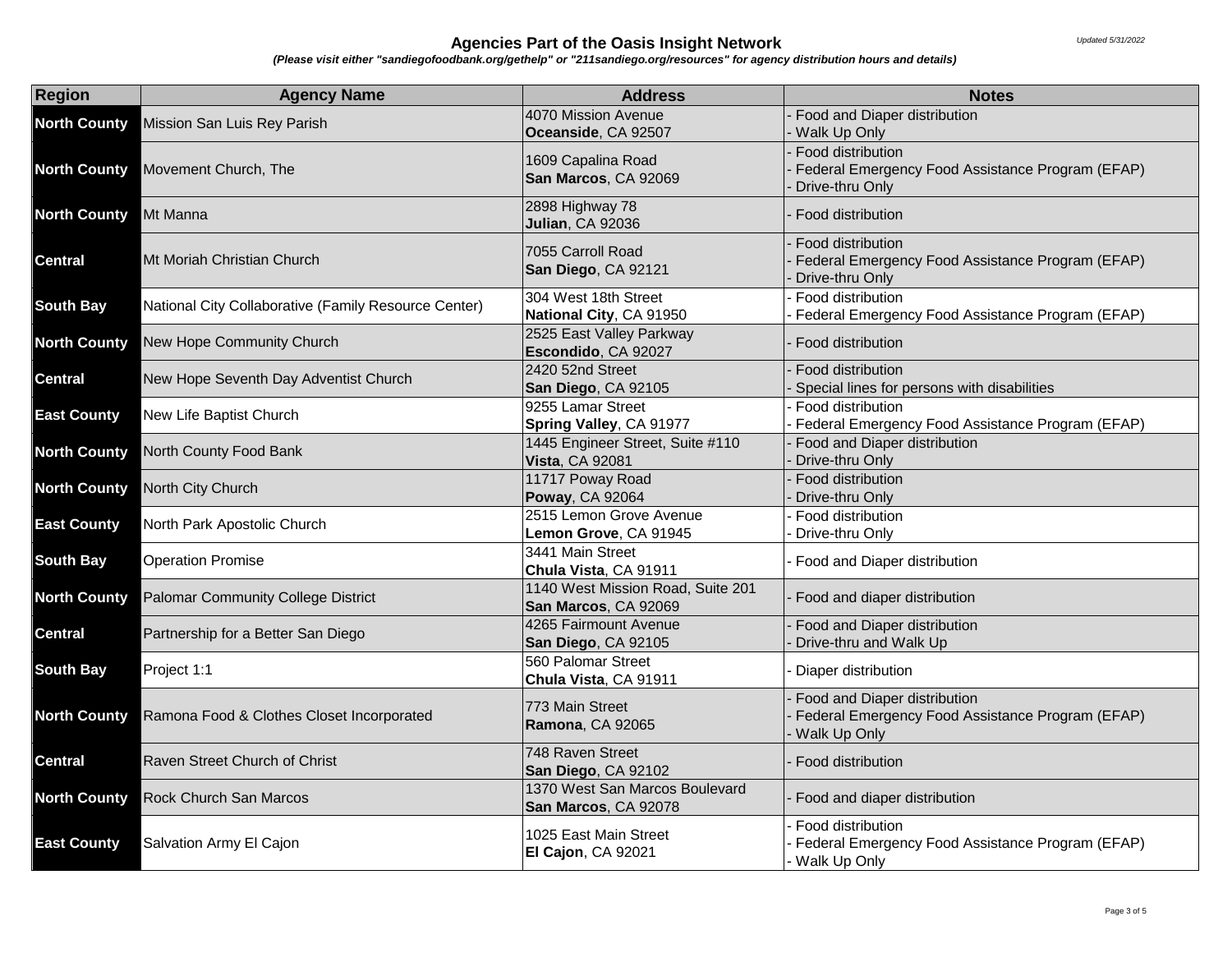| Region              | <b>Agency Name</b>                                         | <b>Address</b>                                                          | <b>Notes</b>                                                                                                                                   |
|---------------------|------------------------------------------------------------|-------------------------------------------------------------------------|------------------------------------------------------------------------------------------------------------------------------------------------|
| <b>North County</b> | Shaback at Butterflied Manufactured Home & RV<br>Community | 14925 Great Southern Overland Stage<br>Route<br><b>Julian, CA 92036</b> | Food distribution<br>Walk Up Only                                                                                                              |
| <b>North County</b> | Shaback Hope and Resource Center                           | 272 East Via Rancho Parkway<br>Escondido, CA 92025                      | Food and Diaper distribution<br>Located on first floor of the mall by JC Penney's<br>Walk Up Only                                              |
| <b>Central</b>      | Sherman Heights Community Center                           | 2258 Island Avenue<br>San Diego, CA 92102                               | Food distribution<br>Federal Emergency Food Assistance Program (EFAP)<br>Special lines for persons with disabilities                           |
| <b>North County</b> | <b>Smart Food Foundation</b>                               | 933 Farr Avenue<br>Escondido, CA 92026                                  | Food distribution<br>Drive-thru Only                                                                                                           |
| <b>South Bay</b>    | South Bay Pentecostal                                      | 395 D Street<br>Chula Vista, CA 91910                                   | Food distribution<br>Drive-thru Only                                                                                                           |
| <b>Central</b>      | St Mark's Episcopal Church                                 | 4227 Fairmount Avenue<br>San Diego, CA 92105                            | Food distribution                                                                                                                              |
| <b>Central</b>      | St Paul United Methodist Church of San Diego               | 3094 L Street<br>San Diego, CA 92102                                    | Food and diaper distribution<br>Federal Emergency Food Assistance Program (EFAP)<br>Special line for persons with disabilities<br>Walk Up Only |
| <b>South Bay</b>    | St Paul's PACE AKALOLA                                     | 630 L Street<br>Chula Vista, CA 91911                                   | Food and Diaper distribution                                                                                                                   |
| <b>Central</b>      | St Stephen's Cathedral COGIC                               | 5825 Imperial Avenue<br>San Diego, CA 92114                             | Food distribution                                                                                                                              |
| <b>South Bay</b>    | St Vincent de Paul / Our Lady of Mount Carmel              | 2020 Alaquinas Drive<br>San Ysidro, CA 92173                            | Food and Diaper distribution<br>Drive-thru and Walk Up                                                                                         |
| <b>Central</b>      | Stepping Higher Incorporated                               | 138 28th Street<br>San Diego, CA 92102                                  | Food distribution<br>Federal Emergency Food Assistance Program (EFAP)<br>Walk Up Only                                                          |
| <b>North County</b> | Summit Church San Marcos                                   | 292 East Barham Drive<br>San Marcos, CA 92078                           | Food and Diaper distribution<br>Drive-thru Only                                                                                                |
| <b>East County</b>  | Sustaining Grace Outreach Center, Inc.                     | 270 East Douglas Avenue Suite 102A<br>El Cajon, CA 92020                | Food distribution<br>By Appointment<br>Walk Up Only                                                                                            |
| <b>South Bay</b>    | <b>Upper Room Pentecostal Church</b>                       | 631 12th Street<br>Imperial Beach, CA 91932                             | Food distribution<br>Drive-thru Only                                                                                                           |
| <b>North County</b> | Warner Springs Community Resource Center                   | 30950 Highway 79<br>Warner Springs, CA 92086                            | Food distribution<br>Federal Emergency Food Assistance Program (EFAP)                                                                          |
| <b>Central</b>      | You Saved Me Foundation                                    | (various locations in Central region)                                   | Food and Diaper distribution<br>Walk Up Only                                                                                                   |
| <b>East County</b>  | You Saved Me Foundation                                    | (various locations in East County)                                      | Food and Diaper distribution<br>Walk Up Only                                                                                                   |
| <b>North County</b> | You Saved Me Foundation                                    | (various locations in North County)                                     | Food and Diaper distribution<br>Walk Up Only                                                                                                   |